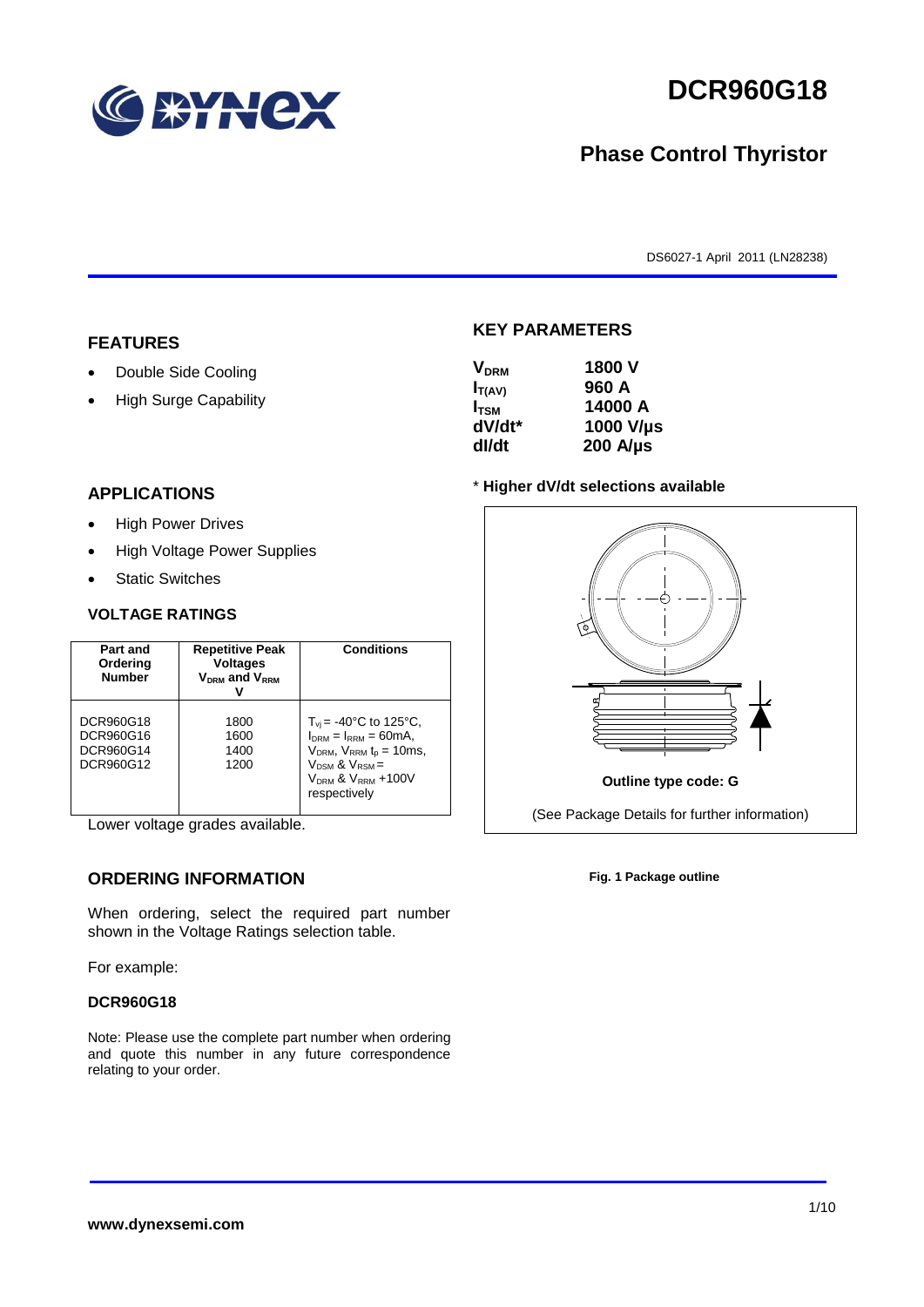

### **CURRENT RATINGS**

**Tcase = 60°C unless stated otherwise**

| Symbol             | <b>Parameter</b>                     | <b>Test Conditions</b>   |      | <b>Units</b> |  |
|--------------------|--------------------------------------|--------------------------|------|--------------|--|
| Double Side Cooled |                                      |                          |      |              |  |
| $I_{T(AV)}$        | Mean on-state current                | Half wave resistive load | 960  | A            |  |
| $I_{T(RMS)}$       | RMS value                            | $\overline{\phantom{a}}$ | 1510 | Α            |  |
| Iт                 | Continuous (direct) on-state current | $\overline{\phantom{a}}$ | 1360 | Α            |  |

#### **SURGE RATINGS**

| Symbol       | <b>Parameter</b>                        | <b>Test Conditions</b>                           | Max. | <b>Units</b>      |
|--------------|-----------------------------------------|--------------------------------------------------|------|-------------------|
| <b>I</b> TSM | Surge (non-repetitive) on-state current | 10ms half sine, $T_{\text{case}} = 125^{\circ}C$ | 14.0 | kA                |
| $l^2t$       | I <sup>2</sup> t for fusing             | $V_R = 0$                                        | 0.98 | MA <sup>2</sup> S |

#### **THERMAL AND MECHANICAL RATINGS**

| Symbol           | <b>Parameter</b>                      | <b>Test Conditions</b>                      |    | Min.                     | Max.  | <b>Units</b> |
|------------------|---------------------------------------|---------------------------------------------|----|--------------------------|-------|--------------|
| $R_{th(j-c)}$    | Thermal resistance – junction to case | Double side cooled                          | DC |                          | 0.035 | °C/W         |
| $R_{th(c-h)}$    | Thermal resistance – case to heatsink | Double side cooled                          | DC |                          | 0.008 | °C/W         |
| $T_{\nu j}$      | Virtual junction temperature          | Blocking V <sub>DRM</sub> / <sub>VRRM</sub> |    | $\overline{\phantom{0}}$ | 125   | °C           |
| $T_{\text{stg}}$ | Storage temperature range             |                                             |    | -40                      | 140   | °C           |
| $F_m$            | Clamping force                        |                                             |    | 12                       | 18    | kN           |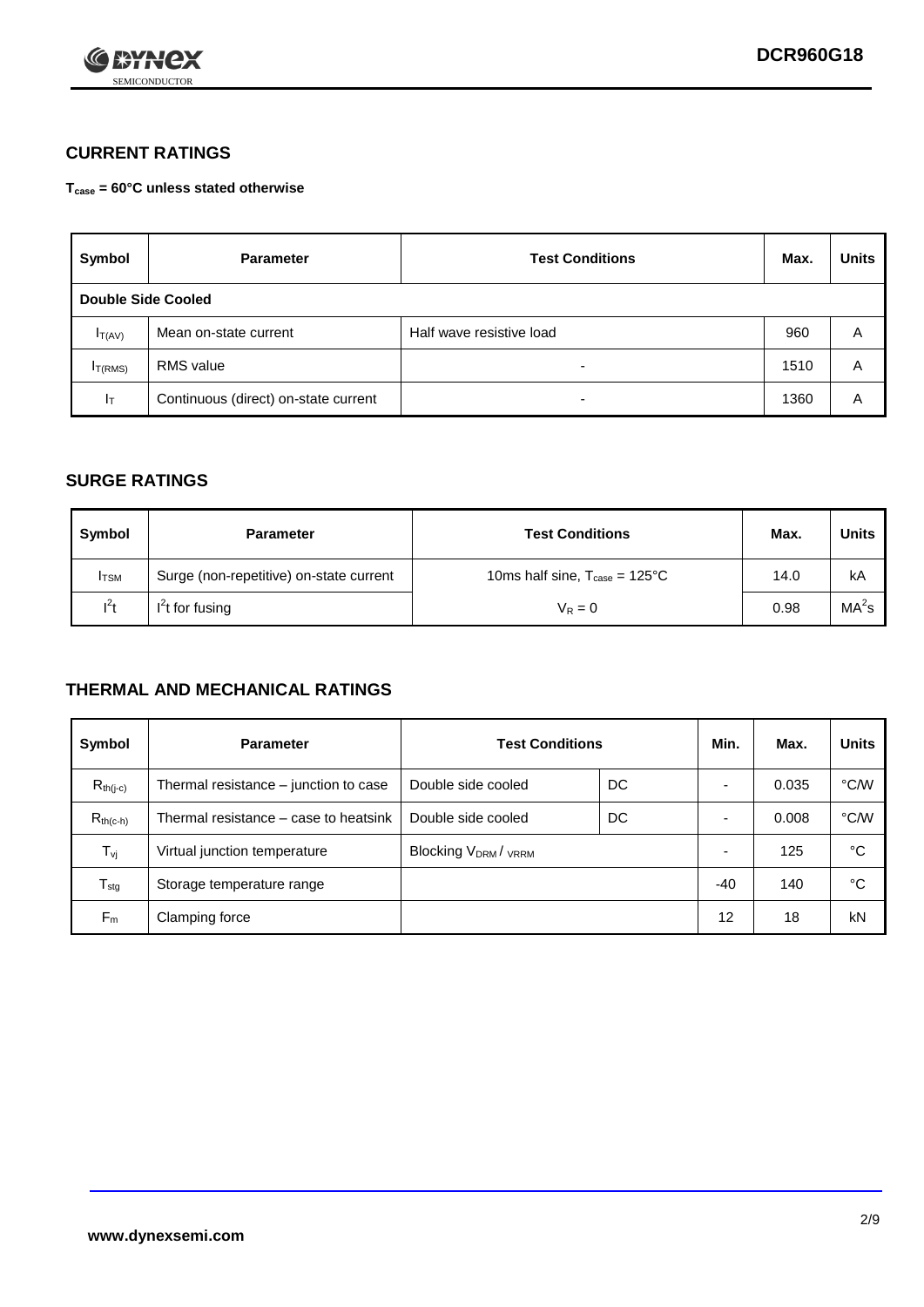

## **DYNAMIC CHARACTERISTICS**

| Symbol            | <b>Parameter</b>                              | <b>Test Conditions</b>                                                |                 | Min.                     | Max.                     | <b>Units</b> |
|-------------------|-----------------------------------------------|-----------------------------------------------------------------------|-----------------|--------------------------|--------------------------|--------------|
| <b>IRRM</b> /IDRM | Peak reverse and off-state current            | At $V_{RRM}/V_{DRM}$ , $T_{case} = 125$ °C                            |                 | $\blacksquare$           | 60                       | mA           |
| dV/dt             | Max. linear rate of rise of off-state voltage | To 67% $V_{DRM}$ , T <sub>i</sub> = 125°C, gate open                  |                 | 1000                     | $\overline{\phantom{a}}$ | $V/\mu s$    |
| dl/dt             | Rate of rise of on-state current              | From 67% V <sub>DRM</sub> to 1000A                                    | Repetitive 50Hz | $\overline{\phantom{a}}$ | 200                      | $A/\mu s$    |
|                   |                                               | Gate source 30V, 10 $\Omega$ ,                                        | Non-repetitive  | $\overline{\phantom{a}}$ | 1000                     | $A/\mu s$    |
|                   |                                               | $t_r$ < 0.5µs, T <sub>i</sub> = 125°C                                 |                 |                          |                          |              |
| $V_T$             | On-state voltage                              | $I_T = 1500A$ , $T_{case} = 125^{\circ}C$                             |                 |                          | 1.45                     | $\vee$       |
| $V_{T(TO)}$       | Threshold voltage                             | $T_{\text{case}} = 125^{\circ}C$                                      |                 | $\blacksquare$           | 0.91                     | $\vee$       |
| $r_{\text{T}}$    | On-state slope resistance                     | $T_{\text{case}} = 125^{\circ}C$                                      |                 | $\overline{\phantom{a}}$ | 0.36                     | $m\Omega$    |
| $t_{\rm gd}$      | Delay time                                    | $V_D = 67\%$ V <sub>DRM</sub> , gate source 30V, 10 $\Omega$          |                 | ÷,                       | 3.0                      | μs           |
|                   |                                               | $t_r = 0.5 \mu s$ , $T_i = 25^{\circ}C$                               |                 |                          |                          |              |
| $t_{q}$           | Turn-off time                                 | $T_i$ = 125°C, $V_R$ = 100V, dl/dt = 10A/µs,                          |                 | $\blacksquare$           | 200                      | μs           |
|                   |                                               | $dV_{DR}/dt = 20V/\mu s$ linear to 67% $V_{DRM}$                      |                 |                          |                          |              |
| $Q_{\rm S}$       | Stored charge                                 | $I_T = 1000A$ , tp = 1000us, $T_i = 125$ °C,<br>$dl/dt = 10A/\mu s$ , |                 |                          | 2000                     | μC           |
| $I_{RR}$          | Reverse recovery current                      |                                                                       |                 |                          | 120                      | A            |
| IL.               | Latching current                              | $T_i = 25^{\circ}C$ ,                                                 |                 | $\overline{\phantom{a}}$ | $\mathbf{1}$             | Α            |
| Iн                | Holding current                               | $T_i = 25^{\circ}C,$                                                  |                 |                          | 200                      | mA           |

### **GATE TRIGGER CHARACTERISTICS AND RATINGS**

| Symbol          | <b>Parameter</b>         | <b>Test Conditions</b>                    | Max. | <b>Units</b> |
|-----------------|--------------------------|-------------------------------------------|------|--------------|
| V <sub>GT</sub> | Gate trigger voltage     | $V_{DRM} = 5V$ , $T_{case} = 25^{\circ}C$ | 3    |              |
| $V_{GD}$        | Gate non-trigger voltage | At 40% $V_{DRM}$ , $T_{case}$ = 125°C     | TBD  |              |
| Iст             | Gate trigger current     | $V_{DRM} = 5V$ , $T_{case} = 25^{\circ}C$ | 300  | mA           |
| <b>I</b> GD     | Gate non-trigger current | At 40% $V_{DRM}$ , $T_{case}$ = 125°C     | TBD  | mA           |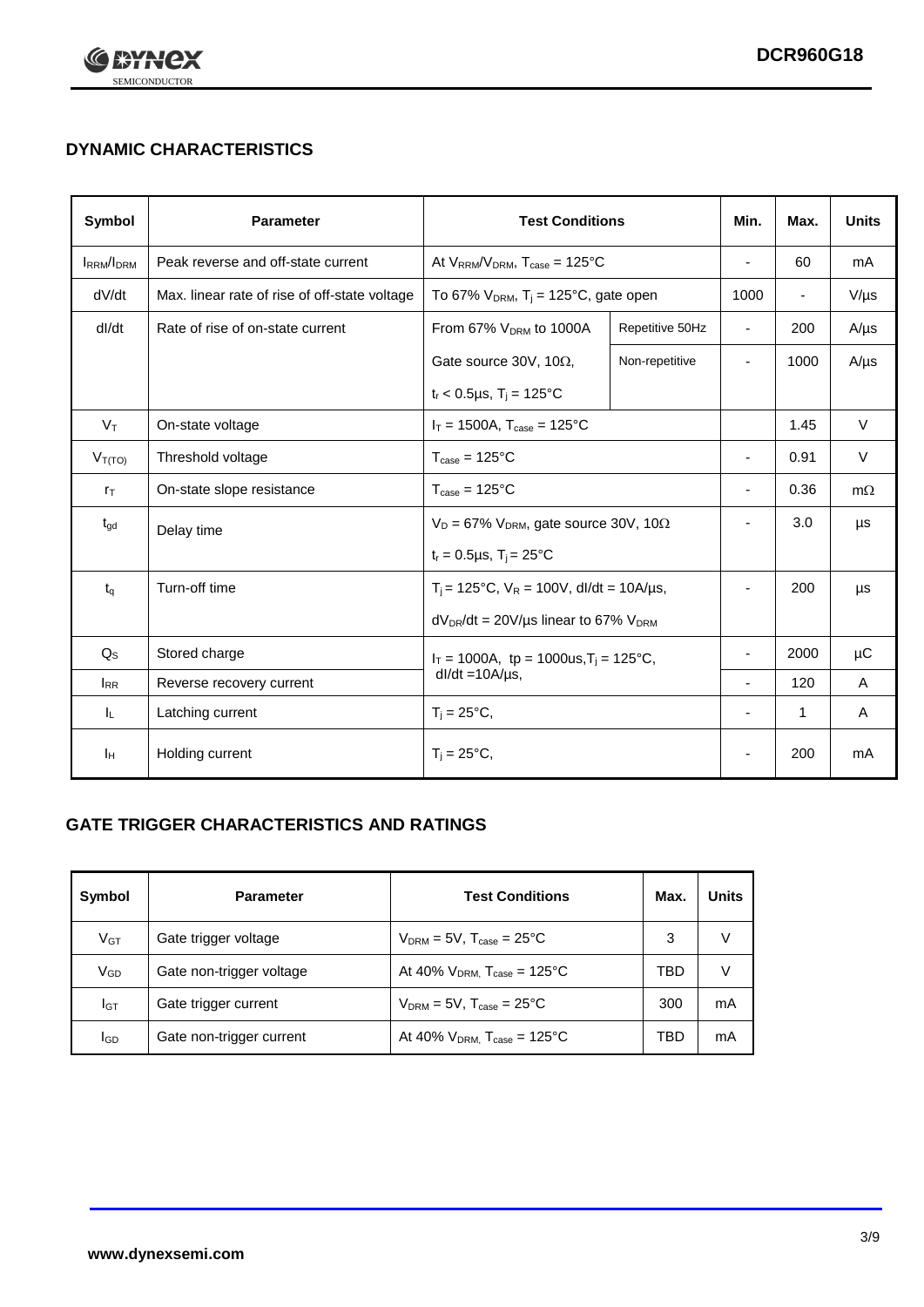

## **CURVES**



**Fig.2 Maximum &minimum on-state characteristics**



**Fig.3 Maximum (limit) transient thermal impedance – junction to case (°C/W)**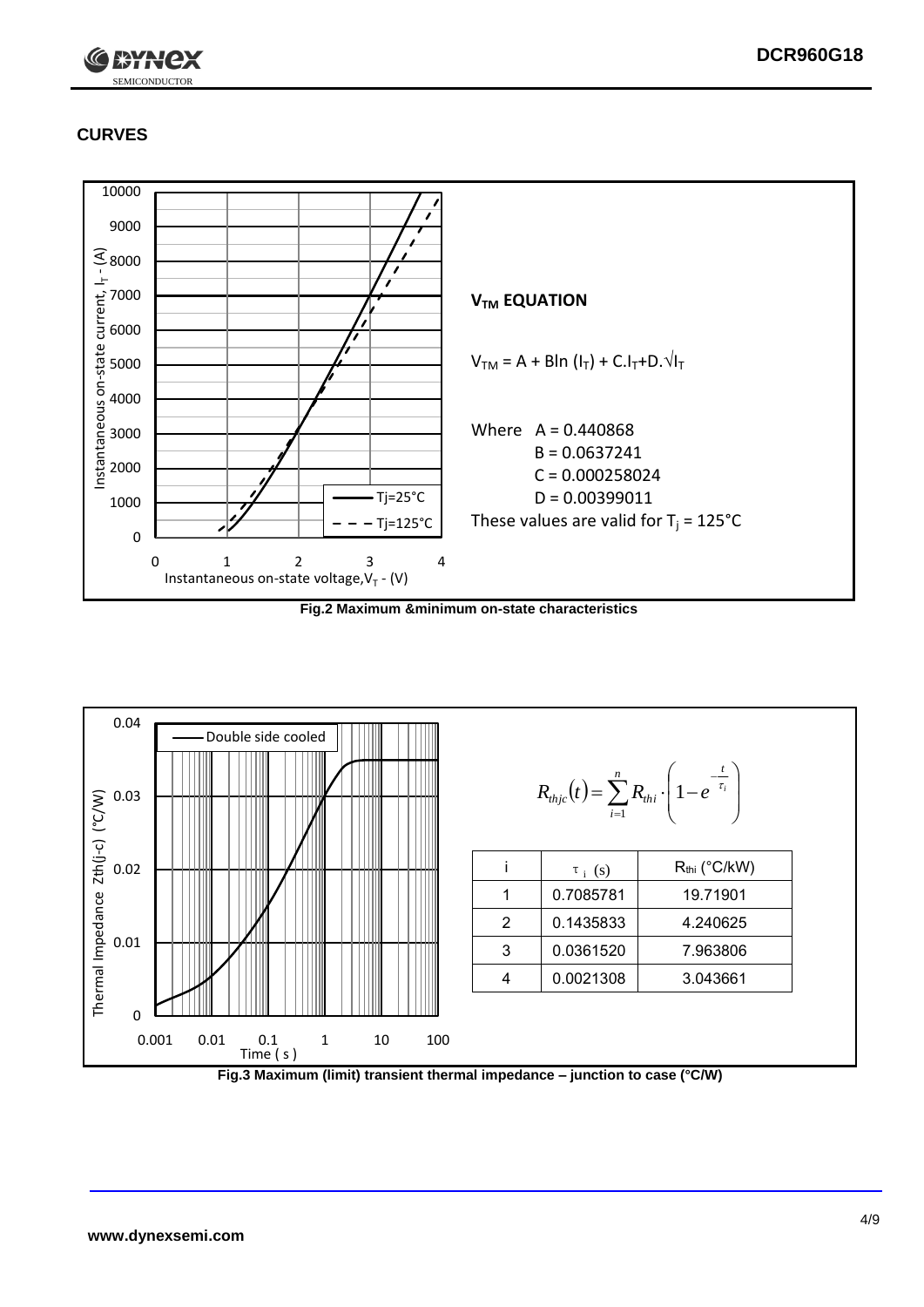



**double side cooled – rectangular wave**

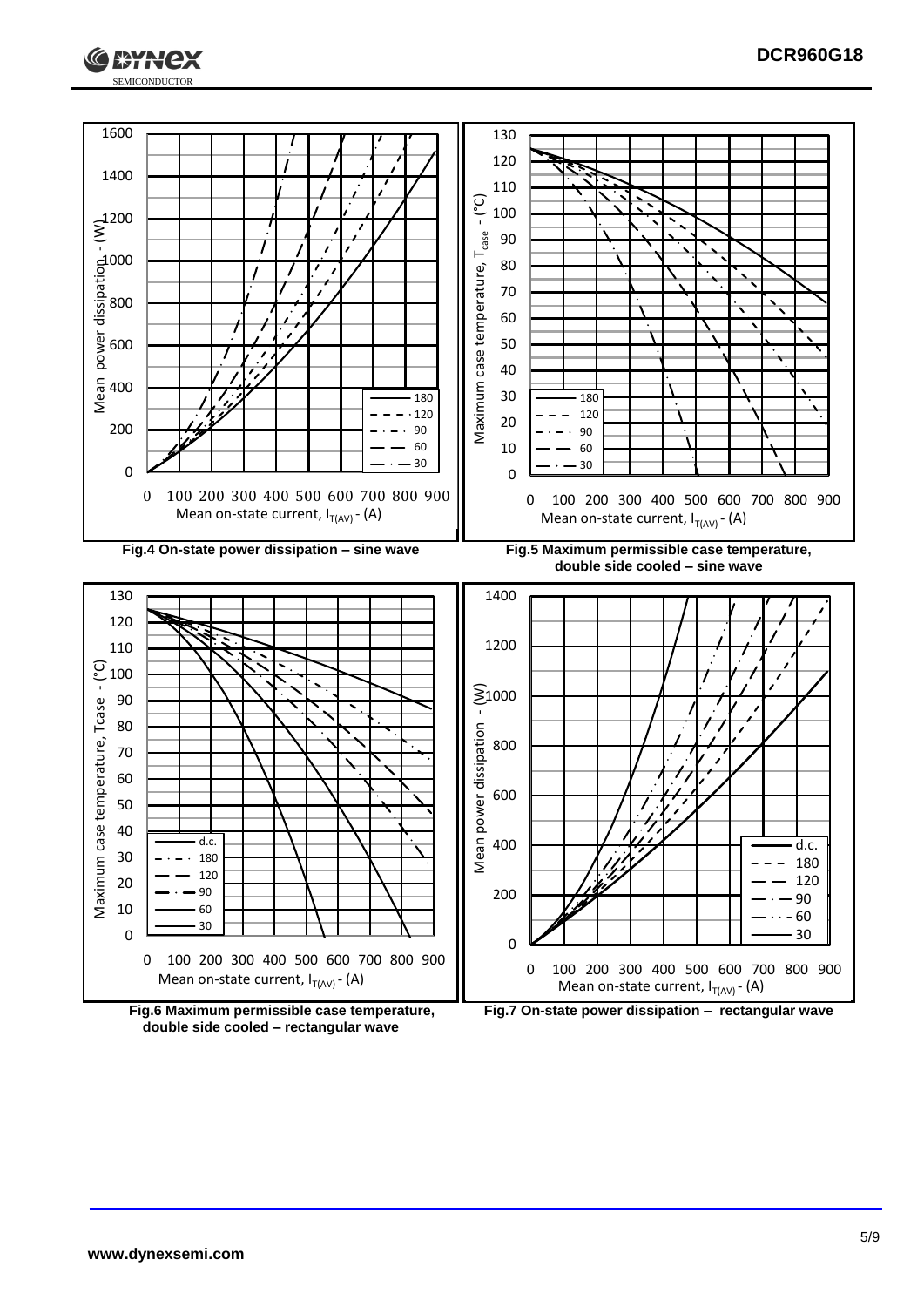

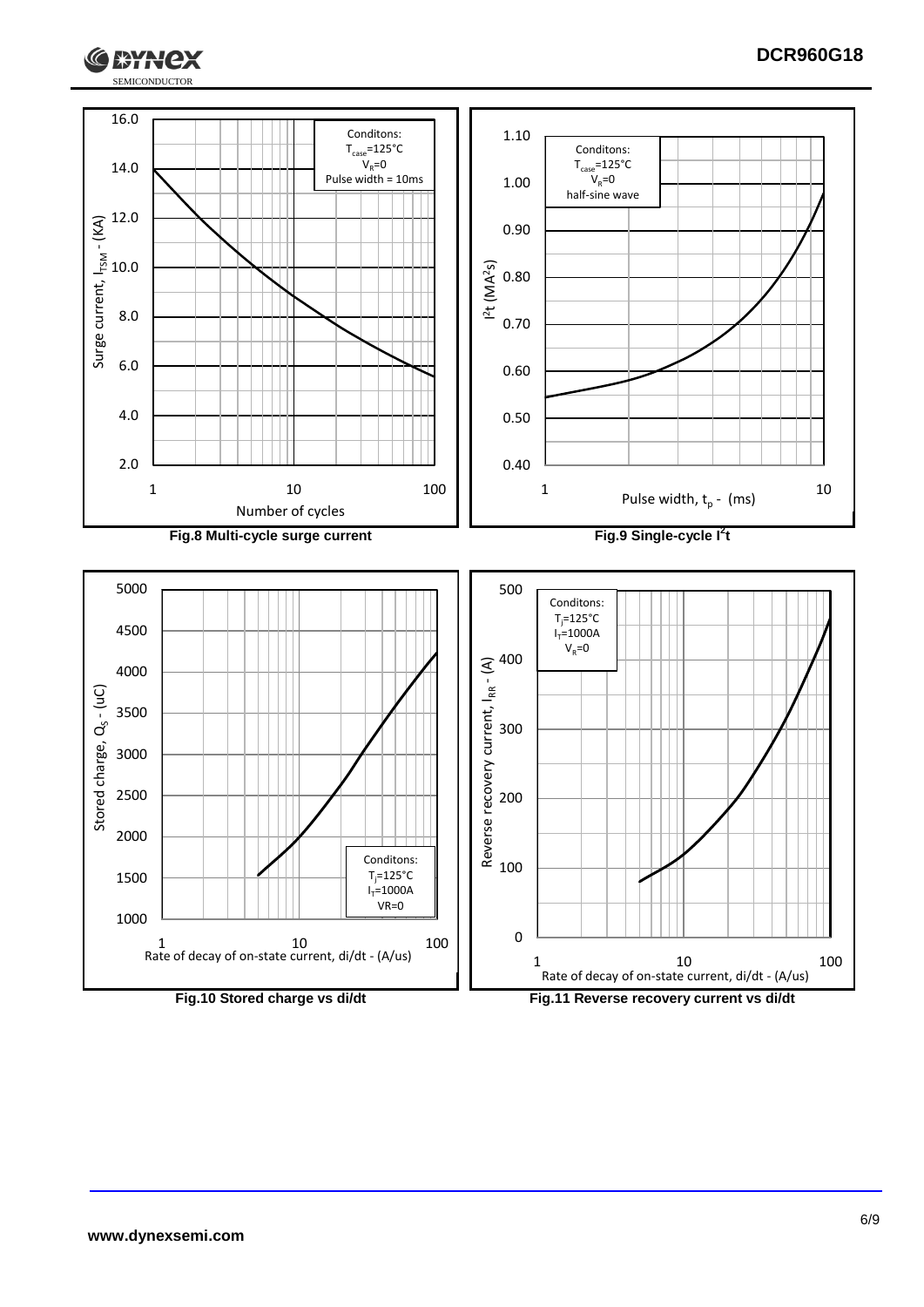

**Fig.12 Gate characteristics**



**Fig.13 Gate characteristics**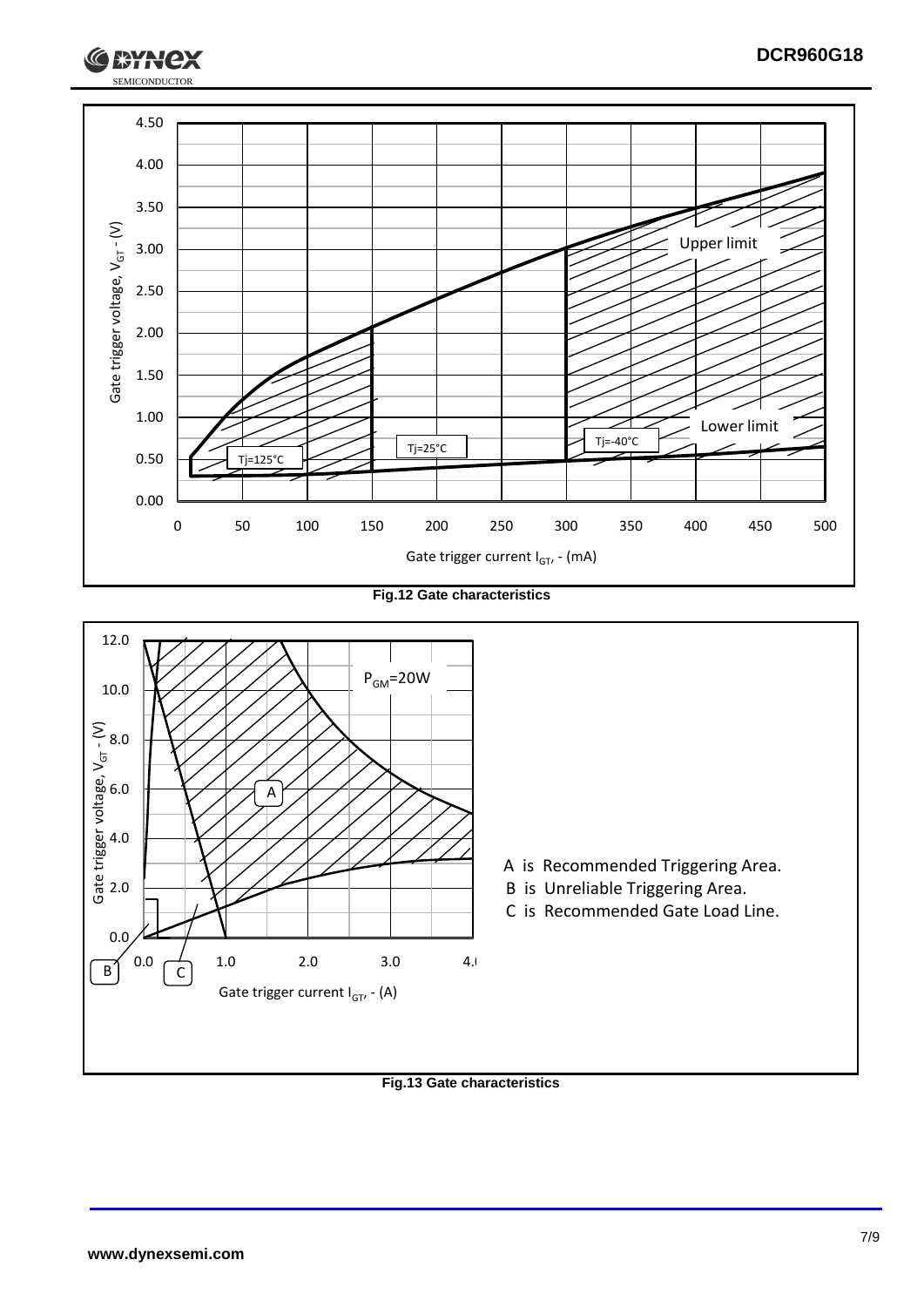

### **PACKAGE DETAILS**

For further package information, please contact Customer Services. All dimensions in mm, unless stated otherwise. DO NOT SCALE.



**Fig.14 Package outline**